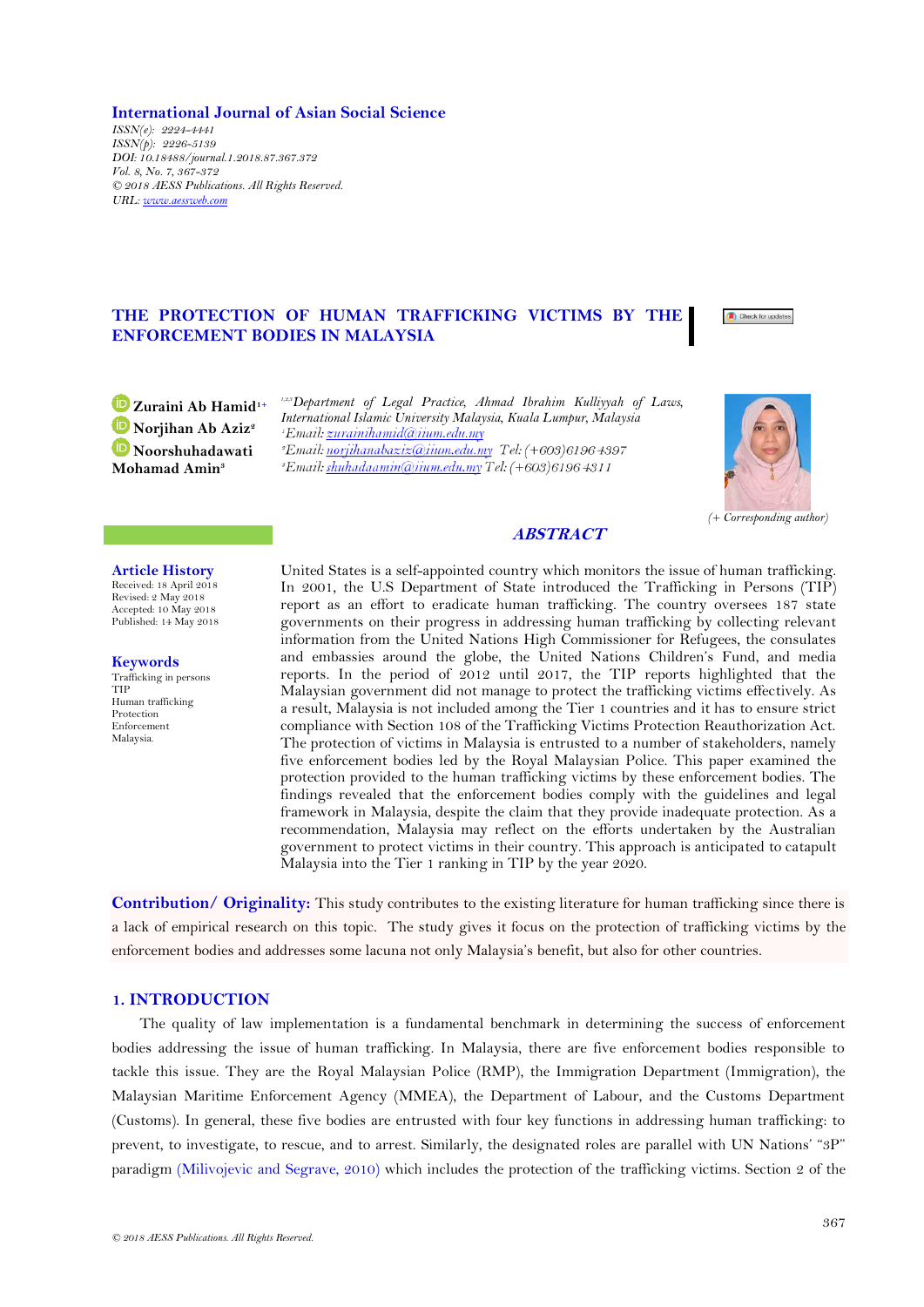Anti-Trafficking in Persons and Anti-Smuggling of Migrants Act (ATIPSOM) 2007 confirmed that these five enforcement bodies serve as the law enforcers for trafficking cases [\(Zuraini, 2017\)](#page-5-1). In the section, an "enforcement officer" is defined as any officer indicated in Section 27 and this signifies all officers in the five enforcement bodies.

In the period of 2014 [\(New Straits Times Online, 2017\)](#page-5-2) until 2017 [\(United States Department of State, 2013\)](#page-5-3) the Trafficking in Persons (TIP) reports outlined that the Malaysian government did not fully comply with the minimum standards of the Trafficking Victims Protection Act (TVPA) effectively, particularly in terms of victim's protection. Consequently, the status of Malaysia is in jeopardy and the country is faced with United States (US) government's sanctions. Under the sanctions, the US could withhold or withdraw non-humanitarian and non-traderelated foreign assistance to Malaysia.

# **2. THE PROCEDURES FOR INVESTIGATION OF HUMAN TRAFFICKING CASES**

As opposed to other criminal cases, the case of human trafficking is more complex and challenging due to the distinctive procedural compliance and laws involved. Notably, the main officer who has a vital role in ensuring the protection of trafficking victim at a shelter after his or her rescue is known as the Investigation Officer (IO).

RMP outlines three scenarios for a victim to be deemed as successfully rescued. In the first scenario, a trafficking victim manages to escape from the people or syndicate exploiting him , and has obtained aid from the law enforcement. Second, police officers may identify a trafficking victim when implementing operations or raids that are not related to trafficking. Finally, facilitation or information provided by third parties like agency, organisation, or individual may bring the attention of police officers towards particular trafficking victim. Typically, the public, non-governmental organisations (NGOs), and the embassies provide invaluable insights from their engagement with domestic violence and trafficking victims. After rescuing a victim, the IO has to follow a number of procedures to handle the case effectively [\(Royal Malaysian Police, 2013\)](#page-5-4).

Under the investigation process, the IO needs to abide to specific procedures [\(Malaysia Anti-Trafficking in](#page-5-5)  [Persons and Smuggling of Migrants Act 2007 \[Act 670\], 2007\)](#page-5-5) which cover to rescue and protect a prospective victim. Once the IO receives complaint, information,<sup>1</sup> or report (Malaysia Criminal Procedure Code [Act 593], [2006\)](#page-5-6) about exploitation, he needs to take prompt action. If the victim or other parties did not lodge any police report, a formal report will be done after the rescue of the victim. According to Section 34 of the ATIPSOM 2007, the IO is responsible of recording the statements from the victim or the witness in line with his or her jurisdiction. Furthermore, Section 45 of the Act states that the IO needs to bring the victim for medical treatment or examination should the need arises. Additionally, Section 48 of the Act stipulates that the enforcement officer is responsible for protecting the victim if he is hospitalised.

Section 44 (1) of the Act outlines that within 24 hours of the victim's rescue, the IO has to apply for an interim protection order (IPO) from a Magistrate. In the event that the Magistrate is convinced about the victim's status as a trafficked person, he shall award an IPO to place the victim in an adult male shelter, adult women shelter, or children shelter, respectively. In line with Section 44 (2) of the Act, this stage facilitates the IO's investigation. Over the course of 14 days in the respective shelter, the IO will conduct a comprehensive investigation on the case, whereas the protection officer will determine the victim's background. Consecutively, Section 51 (2) of the Act requires both IO and protection officer to submit their combined findings and reports to the Magistrate.

After judging the findings and reports, the Magistrate will determine whether the victim is trafficked or not. If a local victim is determined to be not trafficked, he or she is ordered to be released. On the contrary, a foreign victim who is not trafficked will be passed to an Immigration officer in compliance with the Immigration Act 1959/63 for relevant processes. Moreover, Section 51 (3) of the Act outlines that a victim determined to be trafficked would be stationed in a shelter. According to the Protection Order (PO), a local trafficking victim could

1

<sup>1</sup> Information could be received via phone call, oral information, informant, or a piece of paper.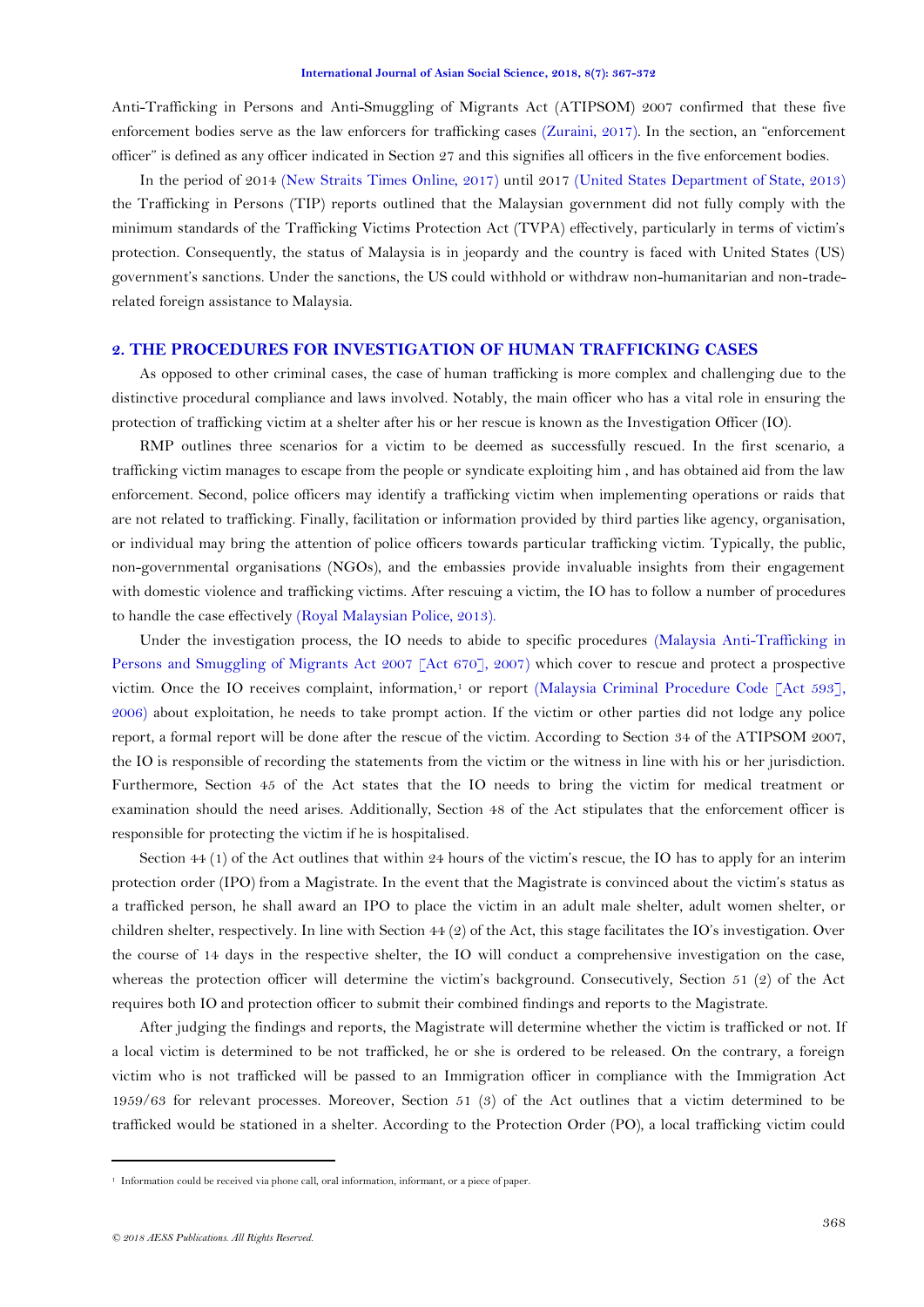#### **International Journal of Asian Social Science, 2018, 8(7): 367-372**

be stationed at the shelter for a maximum of two years. In contrast, a foreign trafficking victim could reside at the shelter for up to three months. Nevertheless, Section 52 of the Act stipulates that the IO may apply for an extension to the Magistrate for the purpose of gathering the evidence or any other special conditions.

The offender will be arrested under Section 117 of the Criminal Procedure Code. Additionally, a migrant offender will be investigated under Immigration Act 1959/63. Section 34 of the ATIPSOM 2007 outlines that the statement of the offender has to be recorded. The IO is responsible of recording the statement and collecting relevant evidences. Upon completion of the investigation, the IO will submit the investigation report to the Public Prosecutor or Deputy Public Prosecutor (DPP) for evaluation and instructions.

If the investigation convinces the DPP of a prosecution case, he will grant an order for prosecution. A specialised DPP will charge the offender before the Sessions Court. However, the offender could be bailed out during the prosecution process. Nonetheless, foreign human trafficking offender may not be bailed out as there is a risk for him or her to flee to other country. The enforcement officers would be faced with difficulty to locate and arrest the offender again. Conversely, local offender is usually allowed to be bailed out but few conditions must be met, namely surrender of passport to the court and large sum of bail. Besides, a number of offenders are required to report to the nearest police station at least once per month [\(Yong and Anor, n.d\)](#page-5-7).

Over the course of the trial process, the IO is tasked with ensuring smooth case proceeding. He will collaborate with the DPP to oversee the presence of victim and witnesses, as well as the safety of exhibits. In case that the prosecution indicates the suspect to be a non-trafficker and merely a foreign migrant, the suspect is passed to an Immigration officer to undergo the deportation process. Accordingly, the Immigration officer will cooperate with the embassy of the migrant's origin country. On the contrary, the suspect will be released in accordance with Section 117 Criminal Procedure Code if he or she is proven to have legal documentation for his or her stay in Malaysia, or to be a local citizen.

## **3. THE PROCEDURES OF VICTIM MANAGEMENT FOR HUMAN TRAFFICKING CASE**

Apart from the ATIPSOM 2007, the enforcement bodies are also required to abide by other procedures provided by Anti-Human Trafficking and Anti-Migrant Smuggling Council (MAPO) for the management of trafficking victims.

## **3.1. Placement of Victim at Shelter**

Regardless of the documented procedures outlined earlier, the enforcement officer has to observe several rules to ensure the protection of the victim.<sup>2</sup> Prior to placing trafficking victim at particular shelter, the IO needs to inform the MAPO regarding the victim. Consecutively, the IO has to perform a physical examination on the victim to detect the presence of any dangerous weapon in his or her possession. This is to ensure the safety of both the victim and other people in the shelter. Moreover, the belongings of the victim including all tools for communication like hand phone are surrendered to the shelter's protection officer. Notably, the Search List<sup>3</sup> needs to be completed at this stage.

Notably, any information about the shelter is highly confidential. The victim may be visited by only the IO or his representative throughout his stay in the shelter. In particular, it is the IO's responsibility to make sure that the victim is safe during all procedural matters such as attendance at the court proceeding and hospital visit.<sup>4</sup>

.

<sup>2</sup> Leutenant Noraizan bin Md Noh, Interviewed by Author, Malaysia Maritime Enforcement Agency, Sabah, 5 May 2014. At the time the interview was conducted, he is the Maritime IO for cases of human trafficking.

<sup>&</sup>lt;sup>3</sup> The Search List comprises the information regarding the belongings gathered by the officer and the respective owners of such items.

<sup>4</sup> Inspector Mazlan bin Ali, Interviewed by Author, Police Head Quarters, Ampang, Selangor, 21st April 2014. During the interview, he is one of the specialised IOs who handles human trafficking cases in Selangor.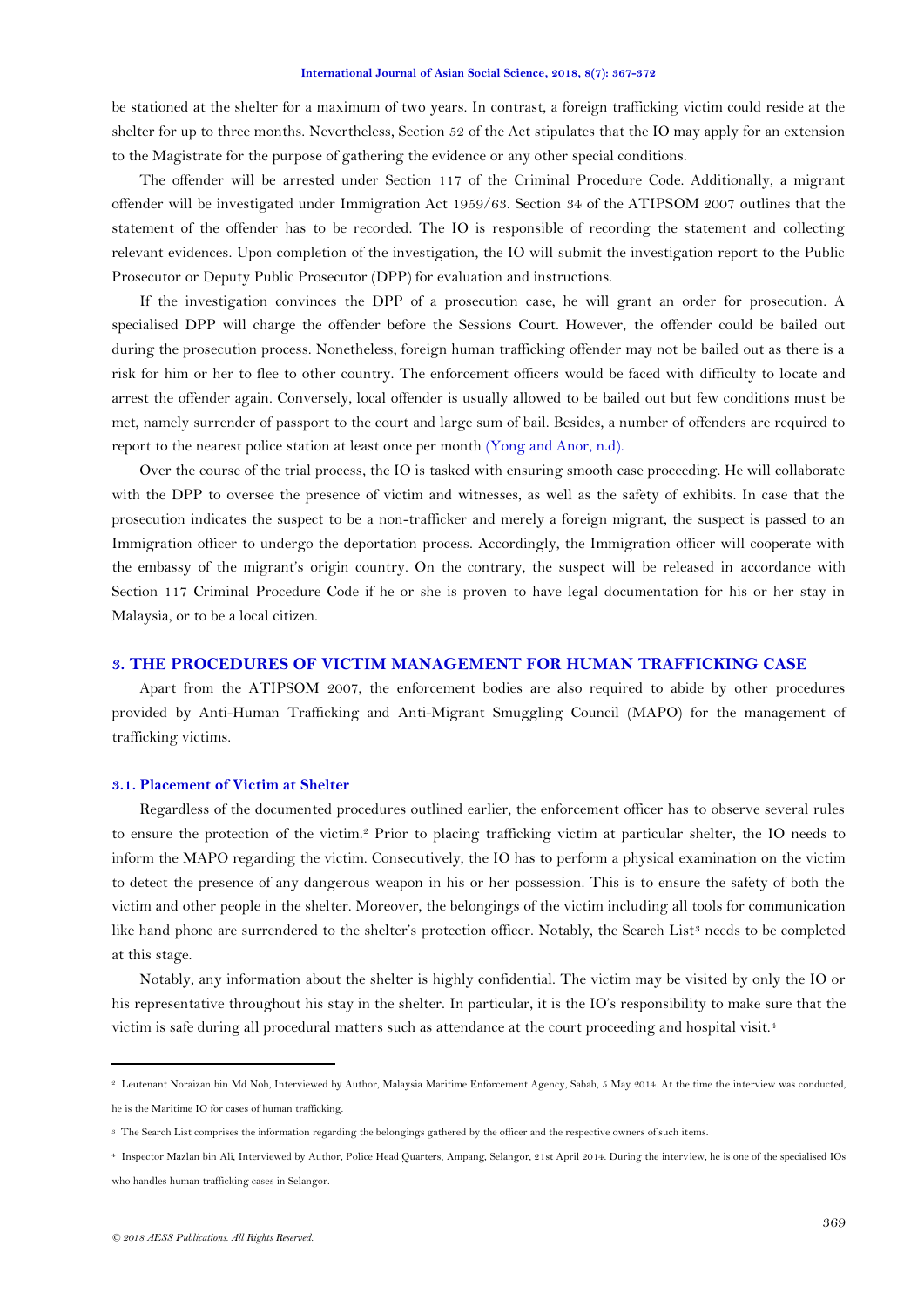#### **3.2. Procedure for Gathering Evidence from the Victim**

In the investigation process, the IO deems two kinds of evidences<sup>5</sup> to be highly essential. The first type of evidence refers to the testimony and statement of the victim. The officer will record the statement by the victim in order to evaluate whether the case involves human trafficking or not. The questions covered include (i) the victim's entrance to Malaysia, (ii) the contact person, (iii) the victim's situation in the country, (iv) the victim's nature of work in the country, (v) the person responsible for the victim's presence in Malaysia, (vi) the victim's feelings towards the situation, and (vii) the existence of any coercion or threat elements.

Besides, the IO will confine their investigation to the issue of recruitment, transportation, and exploitation. In order to qualify as a human trafficking case, all three criteria must be fulfilled. The IO needs to investigate a number of aspects in effort to determine the existence of recruitment element by the offender towards the victim. In general, the IO will inquire about (i) the victim's reason for coming to Malaysia, (ii) the person responsible to manage the victim's entrance to the country, (iii) the presence of any force, and (iv) if anyone promised anything about wage or occupation.

In order to examine the transportation aspect, the IO will scrutinise (i) the victim's mode of transportation into Malaysia, (ii) the person managing the transportation process, and (iii) the possession of any legal document for stay in the country. Under the exploitation's investigation, the questions revolve around (i) the victim's job in Malaysia, (ii) the victim's work manager, (iii) any payment for the tasks performed, and (iv) the possession of any legal document to perform the occupation. The victim provides all evidences, with the support of other witnesses and material evidences like documents, medical report, and pictures.

Another kind of evidence is circumstantial evidence which refers to material and physical evidences found during the rescue operation. The IO may collect or confiscate such evidences to support the case, including relevant materials such as written agreement and passports. Apart from that, the IO will also gather pictures that show the victim's confinement spot and other relevant details.

## **3.3. Procedure after the Lapse of IPO or the Trial**

If an IPO has lapsed or the victim does not require further trial, he will undergo the repatriation process as per Immigration Act 1959/63. The Immigration Department may seek the cooperation of the victim's country of origin to smoothen the repatriation process. This echoes Article 8 of the UN TIP Protocol [\(United Nations, 2000\)](#page-5-8) which underlines that the state parties need to expedite the repatriation of citizens from other nationalities with due regard. The victim has to be returned without irrational postponement in order to ensure his or her safety.

Under the protocol, the victim's voluntary agreement is recommended for repatriation. Malaysia has been receiving criticism due to its regulation for compulsory deportation of the victims to the country of origin upon the case settlement, regardless of his or her refusal to go home. Nonetheless, Malaysia's approach does not contradict the UN TIP Protocol; no term in the protocol forbids the state countries from imposing mandatory repatriation on the victim [\(UNODC, 2004\)](#page-5-9).

# **4. ANALYSIS ON THE ENFORCEMENT BODIES' COMPLIANCE WITH THE LEGAL FRAMEWORK**

Malaysian enforcement bodies follow a set of procedures which demonstrate their compliance with the ATIPSOM 2007; Universal Declaration of Human Rights (UDHR) 1948, and MAPO guidelines. Article 7 of the declaration indicates that everyone is equal under the law, hence, all individuals are entitled to equal protection

.

<sup>5</sup> Rhymie bin Ramli, Interviewed by Author, Department of Labour Peninsular Malaysia, Putrajaya, 21 February 2014. At the time of interview, he is the Senior Assistant Director, Enforcement Division, Department of Labour Peninsular Malaysia.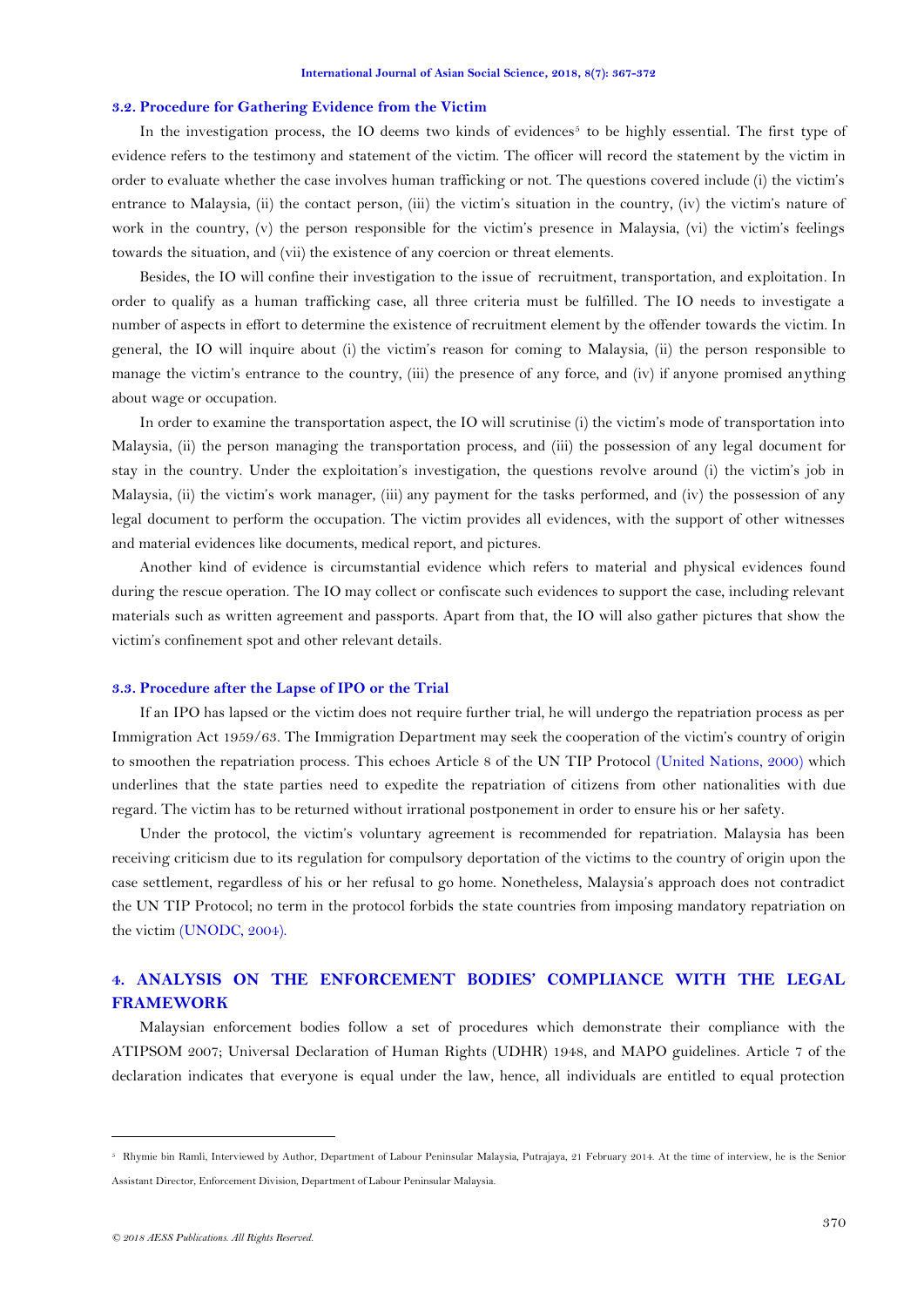without any discrimination. Accordingly, Malaysian enforcement bodies have to consistently exert valiant effort to rescue the trafficking victims from their perpetrator despite their nationality.

These bodies do not merely rescue the victims, instead, they also leverage on their expertise and authority to protect the victim from the moment that he or she is rescued up to his or her return to the country of origin. During the victim's time in Malaysia, protection is provided at the shelter. Moreover, the local legal framework serves to provide justice for the victim against the offender. For instance, if the offender did not pay the victim the wages earned, the Labour Department acts to facilitate the victim in recovering his or her expenses with court proceedings.

## **5. AUSTRALIA'S EXPERIENCE IN BATTLING HUMAN TRAFFICKING**

In this research, Australia is chosen as the benchmark country for the efforts taken to battle human trafficking crime. The TIP reports from 2012 (USDS, 2013) until 2017 revealed that the Australian government had allocated certain amount of funding for victim support programmes. Under these programmes, victims are protected through the provision of living expenses, accommodation, health services, legal advice, and counselling. Only a small number of Australian NGOs run shelters and the country does not have shelter facilities, thus, a majority of the victims were stationed in hotels.

A total of 68 per cent of the victims were reported to participate in prosecution or investigation in the year 2013 [\(USDS, 2013\)](#page-5-10). This was because the victims were encouraged by the Australian government to be involved in trafficking investigations. Notably, the victims and their family members were given Permanent Witness Protection (Trafficking) visas to reward their cooperation with the prosecution or investigation process. Besides, the victims did not receive any form of legal punishment for illegal actions that occurred as a result of them being trafficked.

Apart from that, trafficking victims who were successful in their prosecution cases were eligible to few visa options, as well as compensation. Additionally, NGOs were appointed by the government to give pro bono legal services to the victims of human trafficking [\(USDS, 2012\)](#page-5-11). These efforts were undertaken by the Australian government to encourage the victims' cooperation with the prosecution and enforcement officers. As a result, the country mainly managed to achieve successful protection of the human trafficking victims.

## **6. CONCLUSION**

Malaysian enforcement bodies have demonstrated their capability to battle human trafficking via legal enforcement. This paper outlines that the bodies are in compliance with the country's legal framework which incorporates MAPO's standard operation procedures, ATIPSOM 2007's documented guidelines, and recommendations from relevant associations. On top of that, departments such as Customs and MMEA are also guided by their own related rules and regulations. These enforcement bodies are dedicated to provide full protection to the victim starting from the moment he or she is rescued up to the day of his repatriation.

Nonetheless, several aspects may be improved to enhance the enforcement bodies' achievement in eradicating human trafficking. For instance, the local laws may be extended to cover the foreign victim as well. The foreign victim may receive similar treatment to a Malaysian victim which includes the right for shelter, basic necessities such as food and water, and to recover any financial loss from the perpetrator. Furthermore, all related stakeholders must be aware of the responsibilities of the enforcement officer which only cover the care of the victim during the investigation process and repatriation. In reality, the enforcement officer is not responsible to provide access to work for the victim over the course of the PO. Upon the victim's placement in a government shelter, he falls under the responsibility of the Department of Social Welfare, Ministry of Women, Family, and Community Development. Moreover, the Ministry of Home Affairs is responsible to decide on other matters related to the victim. Hence, all